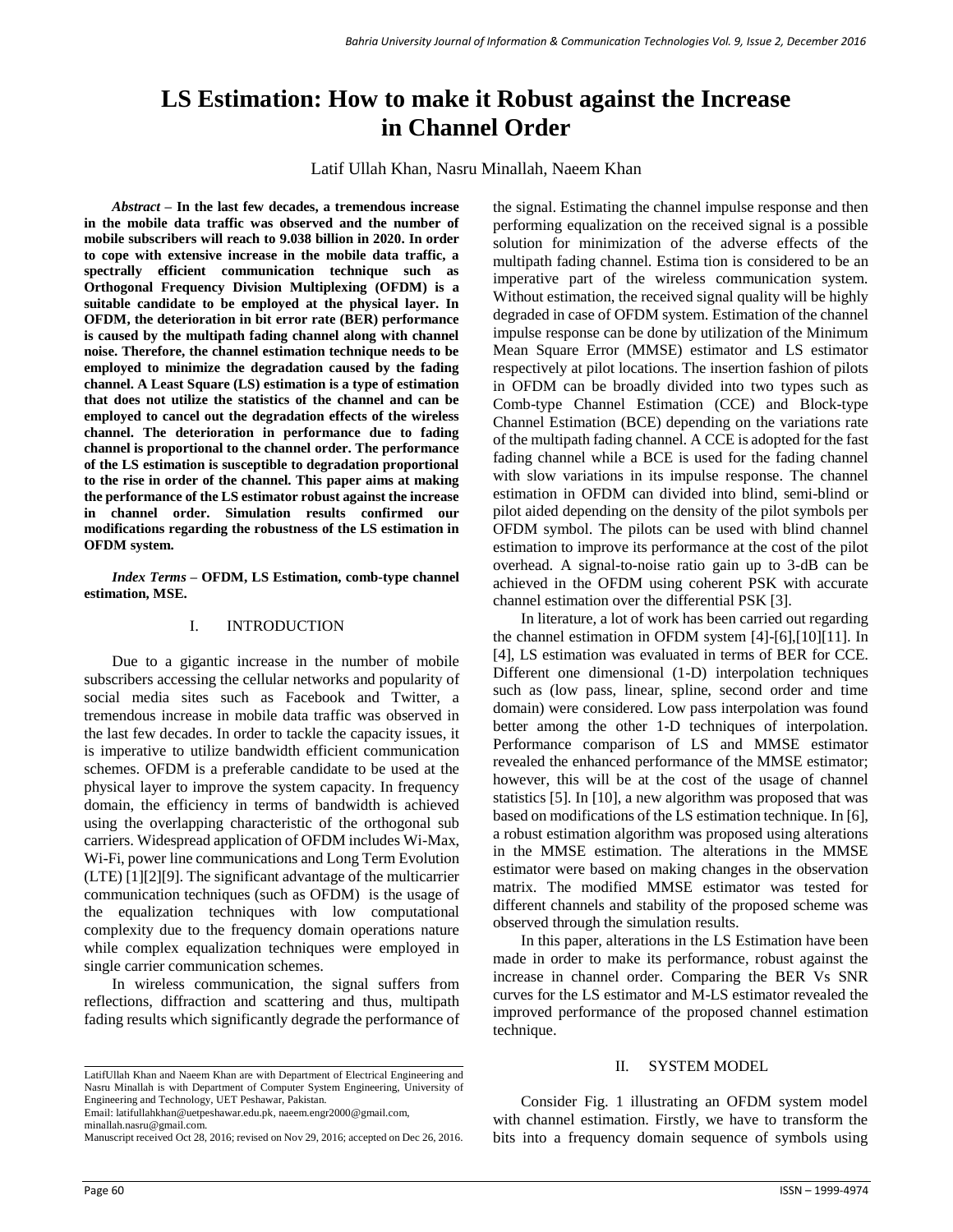

Fig. 1 System Model

mapper block. Then, the conversion of the serial stream of mapped symbols into parallel is performed.

$$
Z(k) = [Z(0), Z(1), Z(2), ..., Z(N_D - 1)]T
$$
 (1)

Where  $N_D$  is the number of data symbols in a particular OFDM symbol. After mapping, the conversion from serial to parallel is done and then  $N_p$  pilot tones are positioned into OFDM symbols using comb-type pilot fashion. Let the data subcarriers indices set is given by  $I_s = \{n_i\}$  (where  $i =$ 0,1, ...,  $N_D - 1$ ) and set of pilot indices is given by  $I_p = \{n_j\}$ (where  $j = 0, 1, ..., N_p - 1$ ). In a given OFDM symbol  $Z(n)$ , the pilot symbols  $Z_p(n)$  are given by:

$$
Z_p(n) = Z(n) \qquad n\epsilon I_p \tag{2}
$$

Similarly, in a given OFDM symbol  $Z(n)$ , the symbols carrying data  $Z_s(n)$  are given by:

$$
Z_s(n) = Z(n) \qquad n\epsilon I_s \qquad (3)
$$

The output of the IFFT block is given by

$$
z(n) = \sum_{k=0}^{N-1} Z(k) e^{j2 \pi n k / N} n = 0, 1, 2, ..., N - 1 \quad (4)
$$

The cyclic prefix addition is performed on the signal and then, passed through the channel. On the receiver side, the signal is passed through the FFT block after performing the removal of cyclic prefix to yield the frequency domain signal. The output of the FFT block is given by:

$$
R(k) = \sum_{n=0}^{N-1} r(n)e^{-j2\pi k n} \quad k = 0, 1, 2, ..., N-1 \quad (5)
$$

Then the channel estimation and equalization is performed on the received signal to improve its quality. Finally, the signal is fed to demapper to yield the output bits.

# III. CHANNEL ESTIMATION & EQUALIZATION ALGORITHM

Channel estimation is considered to be an imperative part of the wireless communication system. The signal in the wireless channel suffers from diffraction, reflection and scattering, which results in multipath fading, which degrade the performance of the communication system. Therefore, it is imperative to cancel out the degradation caused by the multipath fading to improve the quality of service (QoS). Depending on the pilot tones density in a given OFDM symbol, the estimation can be categorized into three categories such as (a) blind, (b) pilot assisted and (c) semi blind channel estimation. The number of pilots in pilot assisted is higher than semi-blind channel estimation with superior performance. Blind channel estimation utilizes the received signal statistical information to minimize the negative impairments of the fading channel. Fig. 2 depicts the types of channel estimation schemes in OFDM.

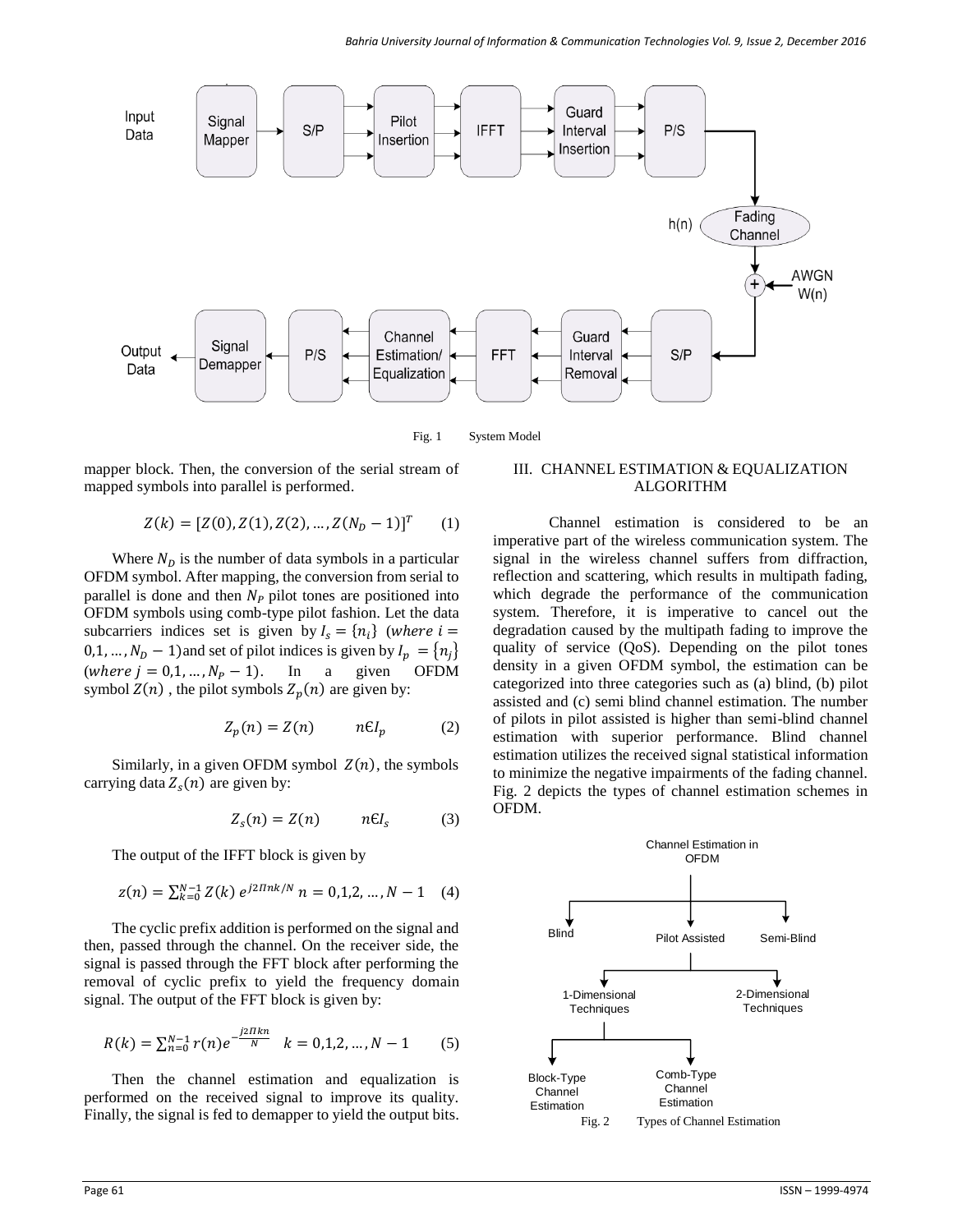The insertion of pilot tones in the CCE is based on the following equation:

$$
Z(K) = Z(nL + q)
$$
  
= 
$$
\begin{cases} Z_P(n) & q = 0\\ inf.data & q = 1,2,3,...L - 1 \end{cases}
$$
 (6)  
Where  

$$
Z_P(n)
$$
 is the n<sup>th</sup> pilot carrier value.  

$$
L = \frac{total\ number\ subcarriers}{total\ Pilots}
$$

The pilot spacing in CCE is depicted in Fig. 3.



Fig. 3 Comb-type Channel Estimation

*A.* Conventional LS estimator

The LS estimate is given by the following equation [7]:

$$
H_{LS} = \frac{R_P(k)}{Z_P(k)} \quad k = 0, 1, \dots, N_P - 1 \tag{7}
$$

Where  $R_P(k)$  and  $Z_P(k)$  are the k<sup>th</sup> received and k<sup>th</sup> transmitted pilot respectively.

Or  

$$
H_{LS} = (diag(Z_P))^{-1}R_P
$$
 (8)

Where  $R_p$  and  $Z_p$  are the received and transmitted pilot symbol vectors respectively.

Or  

$$
H_{LS} = R_P \mathcal{O}((Z_P) \cdot \cdot ^{n-1})
$$
 (9)

Where  $\odot$  and ( ) •  $\sim$  1 represent the element wise multiplication and element wise exponentiation operations respectively.

Or  
\n
$$
H_{LS} = [R_P(0) * (Z_P(0))^{-1}, R_P(1) * (Z_P(1))^{-1}, ..., R_P(N_P - 1) * (Z_P(N_P - 1))^{-1}]^T
$$
\n(10)

There is spacing between the pilots in case of CCE therefore; some interpolation techniques should be used. This paper utilizes one-dimensional (1-D) interpolation techniques to compute missing impulse response at data tones. The reason for the utilization of the 1-D interpolation is due to fact of lower computational complexity than 2-D interpolation schemes.

### *B. Modified LS Estimator*

The LS estimator is based on minimizing the square of the difference between the detected and estimated signal. The LS estimation does not consider the effect of the channel noise while estimating the impulse response of the channel and thus, susceptible to performance degradation due to channel noise. The received signal can be given by:

$$
r = ZH + W \tag{11}
$$

Where

$$
Z = diag\{Z(0), Z(1), ..., Z(N-1)\}
$$

 $H = [H(0), H(1), ..., H(N-1)]^T$  is the channel frequency response vector.

$$
W = [W(0), W(1), ..., W(N-1)]^T
$$
 is the AWGN vector.

Let  $F_L[k, n] = \frac{1}{\sqrt{n}}$  $\frac{1}{\sqrt{N}}e^{\frac{j2\pi(k)(n)}{N}}$  for  $n = 0, 1, 2, 3, ..., N - 1$  and  $k = 0,1,2,3, \ldots L - 1$  and the columns of  $F_L$  proportional to pilot positions are combined into a matrix  $F_Q$  respectively.

For pilot symbols (11) becomes:

$$
r_P = Z_p F_Q^H h_P + W_P \tag{12}
$$

The expression for the estimated channel frequency response by M-LS estimator can be found by minimizing the following expression:

$$
e(h_P) = (r_P - Z_p F_Q^H h_P)^H (r_P - Z_p F_Q^H h_P)
$$
 (13)

$$
e(h_P) = r_P{}^H r_P - r_P{}^H Z_p F_Q{}^H h_P - h_P{}^H F_Q Z_P{}^H r_P +
$$
  
\n
$$
h_P{}^H F_Q Z_P{}^H Z_p F_Q{}^H h_P
$$
\n(14)

 $r_P{}^H Z_p F_Q{}^H h_P$  and  $h_P{}^H F_Q Z_P{}^H r_P$  are both equal, therefore (14) becomes:

$$
e(h_P) = r_P{}^H r_P - 2h_P{}^H F_Q Z_P{}^H r_P + h_P{}^H F_Q Z_P{}^H Z_P F_Q{}^H h_P
$$
\n(15)

The gradient is

$$
\frac{\partial e(h_P)}{\partial h_P} = -2F_Q Z_P{}^H r_P + 2F_Q Z_P{}^H Z_p F_Q{}^H h_P \qquad (16)
$$

Setting the  $\frac{\partial e(h_P)}{\partial h_P} = 0$ , (16) becomes

$$
h_P = (F_Q Z_P{}^H Z_p F_Q{}^H)^{-1} (F_Q Z_p{}^H) r_P
$$
 (17)

$$
H = F_L^H h_P \tag{18}
$$

(18) performs the transformation from time into the frequency domain and also performs interpolation and will lead to improved M-LS estimation at all frequencies. In case of LS estimation with interpolation techniques, the increase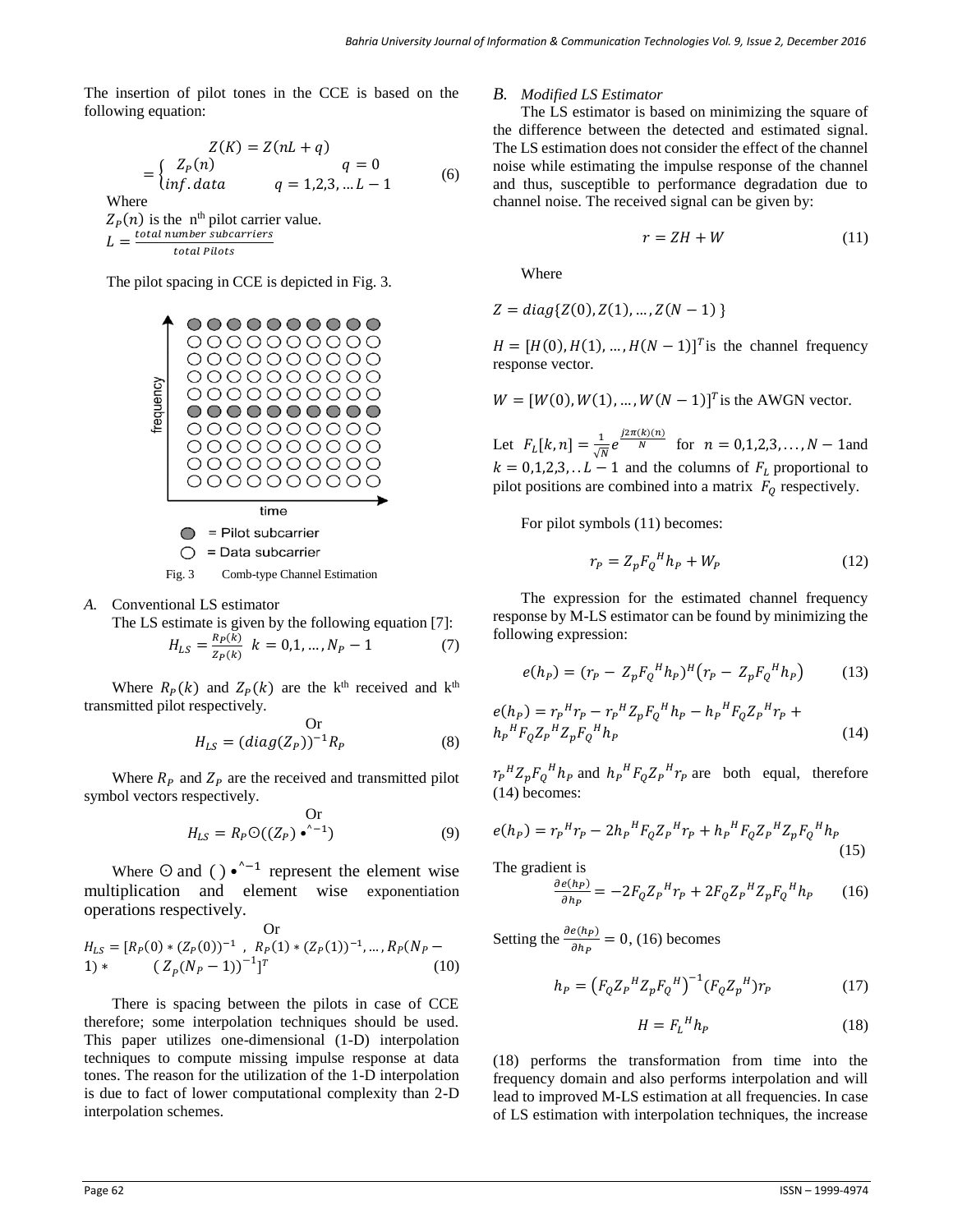in channel order causes the increase in distortion which further degrades the estimation performance because of the corresponding increase in interpolation error.

## IV. SIMULATION RESULTS

In this section, the results of the simulations carried out in MATLAB ® are presented. The number of sub carriers utilized in simulation is 512. The modulation schemes considered are BPSK, QPSK, 32-QAM, 16-QAM and 64- QAM respectively. The fast fading Rayleigh channel is employed in the presence of AWGN for evaluating the OFDM system performance. Fig. 4 to 7 shows the performance of the estimation schemes in OFDM (such as proposed and LS estimation with interpolation techniques) for different channels orders. The channel used in this paper consists of *L* uncorrelated complex Gaussian random taps with zero mean. The variance of each tap in case of exponential power delay profile (EPDP) is given by:

$$
\sigma_l^2 = e^{-\frac{l}{45}} \qquad l \in [0, L) \tag{19}
$$

The results of Fig. 4 to 6 illustrates that the proposed estimation algorithm outperformed the LS estimation with different interpolation techniques.



LS estimator incurs degradation in performance with rise in order of the fading channel for CCE [8] as illustrated in Fig. 6 however, M-LS estimator has stable performance against the rise in order of the channel and the system becomes useless for higher channel order in case of the LS estimation. Fig. 7 illustrates the OFDM system performance using various digital modulation schemes. Fig. 7 depicts the degradation in BER for higher order digital modulation techniques. The reason for such loss in BER performance is due to placement of the constellation points in a close proximity to each other.



Fig. 7 Comparison curves of OFDM system using M-LS for different modulation schemes for channel order 20

## V. CONCLUSION

In this paper, modifications in the LS estimator are proposed and the performance tests under different channel conditions are provided. The rise in order of the channel has proportional distortion effect on the signal. The M-LS estimator is observed to have robust performance against the rise in order of the channel while the LS estimator using 1-D